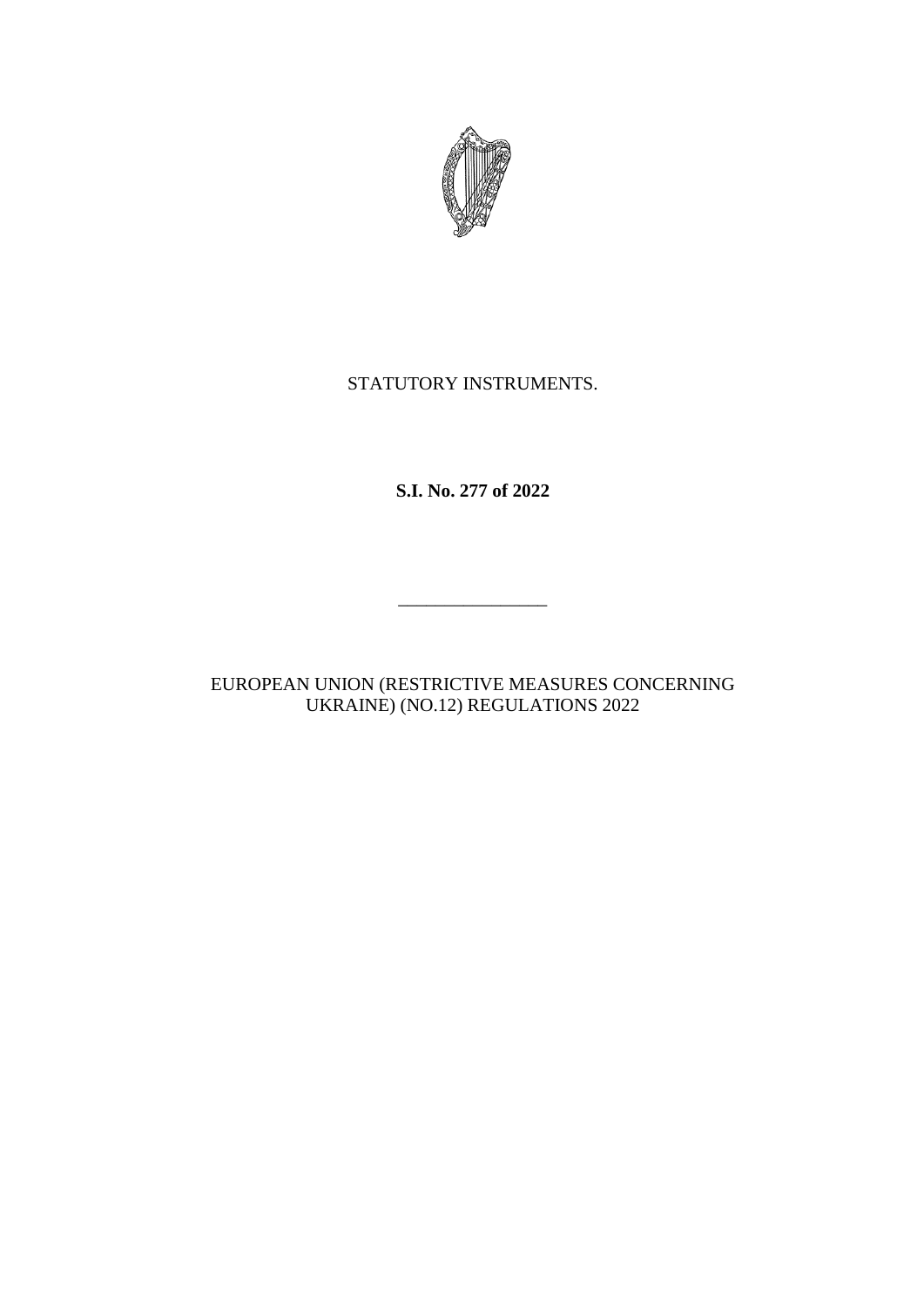### S.I. No. 277 of 2022

### EUROPEAN UNION (RESTRICTIVE MEASURES CONCERNING UKRAINE) (NO.12) REGULATIONS 2022

I, PASCHAL DONOHOE, Minister for Finance, in exercise of the powers conferred on me by section 3 of the European Communities Act 1972 (No. 27 of 1972) and for the purpose of giving full effect to Council Regulation (EU) No. 208/2014 of 5 March 2014<sup>1</sup> as amended, Council Regulation (EU) No.  $269/2014$  of 17 March  $2014^2$  as amended, Council Regulation (EU) No.  $692/2014$  of 23 June  $2014<sup>3</sup>$  as amended, Council Regulation (EU) No. 833/2014 of 31 July 2014<sup>4</sup> as amended and Council Regulation (EU) 2022/263 of 23 February  $2022^5$ , hereby make the following regulations:

1. These Regulations may be cited as the European Union (Restrictive Measures concerning Ukraine) (No.12) Regulations 2022.

2. (1) In these Regulations –

"Council Regulation (EU) No. 208/2014" means Council Regulation (EU) No.  $208/2014$  of 5 March  $2014<sup>1</sup>$  as amended by the European acts specified in Part 1 of Schedule 1;

"Council Regulation (EU) No. 269/2014" means Council Regulation (EU) No.  $269/2014$  of 17 March  $2014<sup>2</sup>$  as amended by the European acts specified in Part 2 of Schedule 1;

"Council Regulation (EU) No. 692/2014" means Council Regulation (EU) No.  $692/2014$  of 23 June  $2014<sup>3</sup>$  as amended by the European acts specified in Part 3 of Schedule 1;

"Council Regulation (EU) No. 833/2014" means Council Regulation (EU) No. 833/2014 of 31 July 2014<sup>4</sup> as amended by the European acts specified in Part 4 of Schedule 1;

"Council Regulation (EU) 2022/263" means Council Regulation (EU)  $2022/263$  of 23 February  $2022<sup>5</sup>$  as amended by the European act specified in Part 5 of Schedule 1;

 $1$  OJ No. L 66, 6, 3, 2014, p. 1

<sup>2</sup> OJ No. L 78, 17.3.2014, p. 6

<sup>3</sup> OJ No. L 183, 24.6.2014, p. 9

<sup>4</sup> OJ No. L 229, 31.7.2014, p. 1

<sup>5</sup> OJ No. L 42 I, 23.2.2022, p. 77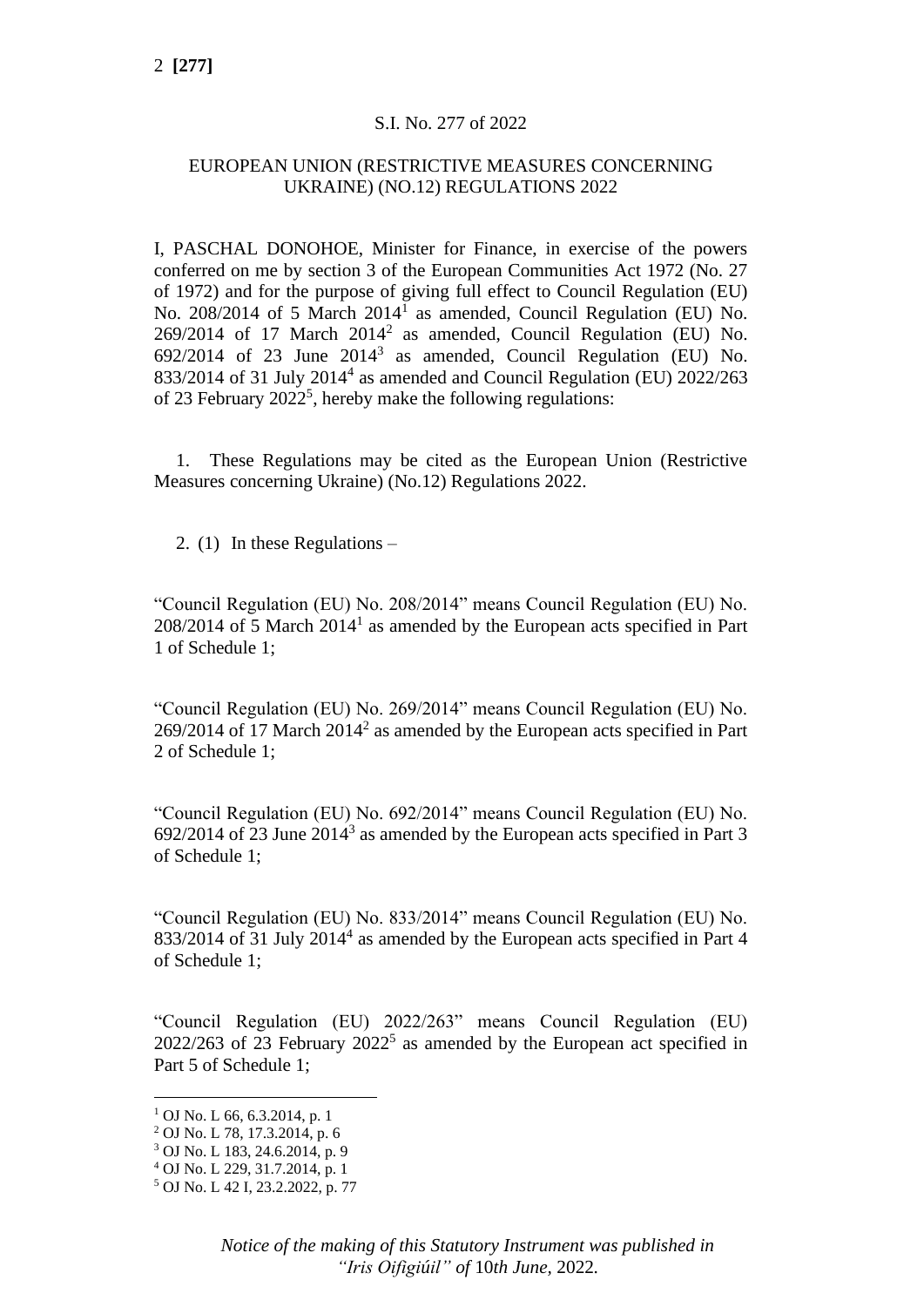"Council Regulations" means Council Regulation (EU) No. 208/2014, Council Regulation (EU) No. 269/2014, Council Regulation (EU) No. 692/2014, Council Regulation (EU) No. 833/2014 and Council Regulation (EU) 2022/263;

"European act" means an act adopted by an institution of the European Union or an institution of the European Communities.

(2) A word or expression which is used in these Regulations and which is also used in the Council Regulations has, unless the context otherwise requires, the same meaning in these Regulations as it has in the Council Regulations.

3. (1) A person who contravenes a provision of -

- (*a*) Council Regulation (EU) No. 208/2014 specified in paragraph 1 of Part 1 of Schedule 2,
- (*b*) Council Regulation (EU) No. 269/2014 specified in paragraph 2 of Part 1 of Schedule 2,
- (*c*) Council Regulation (EU) No. 692/2014 specified in paragraph 3 of Part 1 of Schedule 2,
- (*d*) Council Regulation (EU) No. 833/2014 specified in paragraph 4 of Part 1 of Schedule 2, or
- (*e*) Council Regulation (EU) 2022/263 specified in paragraph 5 of Part 1 of Schedule 2,

shall be guilty of an offence.

(2) A person who contravenes a condition of an authorisation granted under a provision of -

- (*a*) Council Regulation (EU) No. 208/2014 specified in paragraph 1 of Part 2 of Schedule 2,
- (*b*) Council Regulation (EU) No. 269/2014 specified in paragraph 2 of Part 2 of Schedule 2,
- (*c*) Council Regulation (EU) No. 692/2014 specified in paragraph 3 of Part 2 of Schedule 2,
- (*d*) Council Regulation (EU) No. 833/2014 specified in paragraph 4 of Part 2 of Schedule 2, or
- (*e*) Council Regulation (EU) 2022/263 specified in paragraph 5 of Part 2 of Schedule 2,

shall be guilty of an offence.

- 4. A person who is guilty of an offence under Regulation 3 shall be liable
	- (*a*) on summary conviction, to a class A fine or to imprisonment for a term not exceeding 12 months or both, or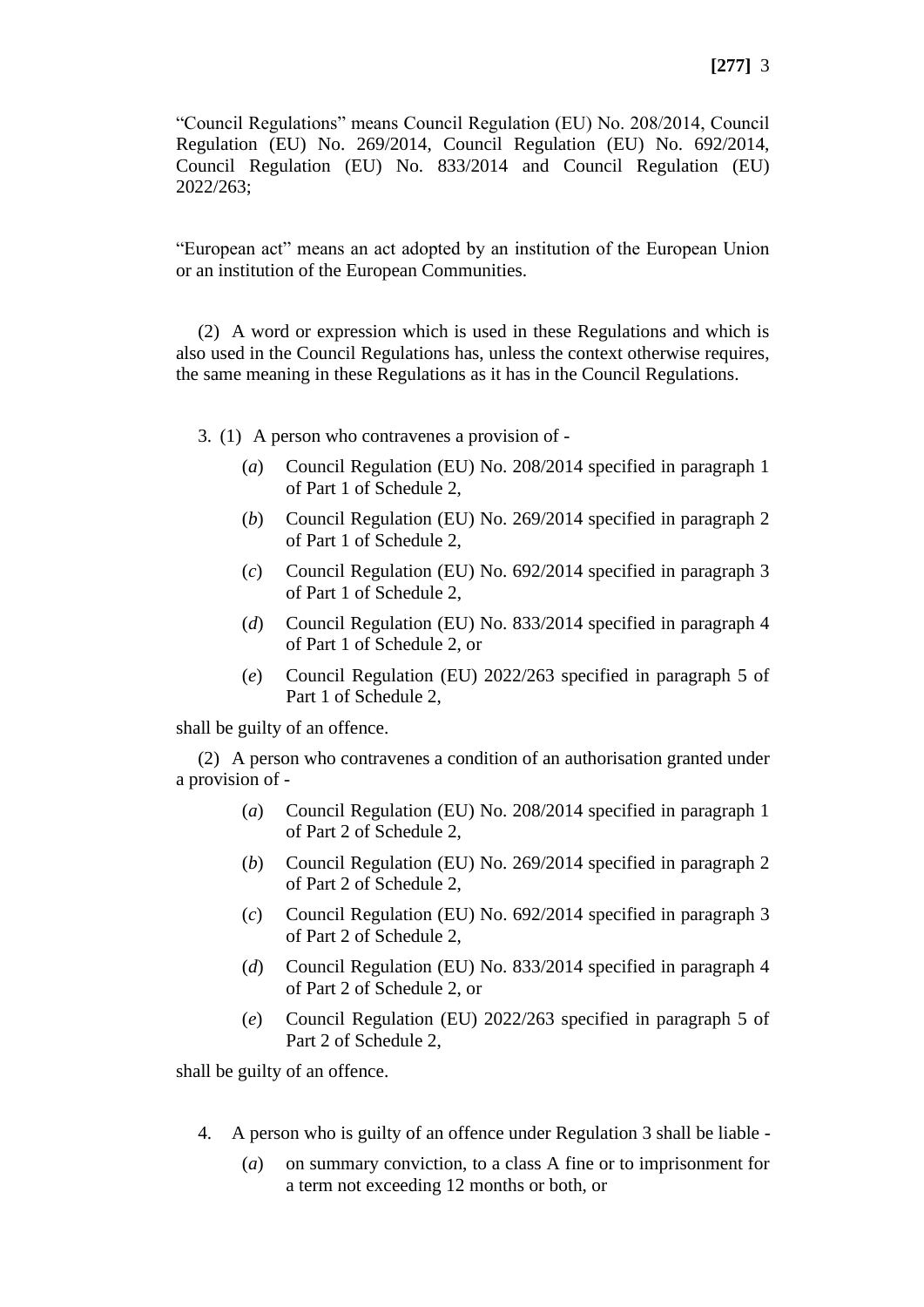(*b*) on conviction on indictment, to a fine not exceeding  $\epsilon$ 500,000 or to imprisonment for a term not exceeding 3 years or both.

5. A competent authority in the State, following such consultation as it considers necessary with other competent authorities, for the purposes of the administration and enforcement of the Council Regulations or these Regulations, may give in writing such directions to a person as it sees fit.

6. A person who fails to comply with a direction given under Regulation 5 within the time specified in the direction shall be guilty of an offence and shall be liable on summary conviction to a class A fine or to imprisonment for a term not exceeding 6 months or both.

7. Where an offence under these Regulations is committed by a body corporate and is proved to have been so committed with the consent or connivance of or to be attributable to any neglect on the part of any person, being a director, manager, secretary or other officer of the body corporate, or a person who was purporting to act in such capacity, that person shall, as well as the body corporate, be guilty of an offence and shall be liable to be proceeded against and punished as if he or she were guilty of the first-mentioned offence.

8. (1) Proceedings for an offence under these Regulations in relation to an act committed outside the State may be taken in any place in the State and the offence may for all incidental purposes be treated as having been committed in that place.

(2) Where a person is charged with an offence referred to in paragraph (1), no further proceedings in the matter (other than any remand in custody or on bail) may be taken except by or with the consent of the Director of Public Prosecutions.

(3) In proceedings for an offence referred to in paragraph  $(1)$  –

- (*a*) a certificate purporting to be signed by an officer of the Department of Foreign Affairs and stating that a passport was issued by that Department to a person on a specified date, and
- (*b*) a certificate that is signed by an officer of the Minister for Justice and stating that, to the best of the officer's knowledge and belief, the person has not ceased to be an Irish citizen,

is evidence that the person was an Irish citizen on the date on which the offence is alleged to have been committed, and is taken to have been signed by the person purporting to have signed it, unless the contrary is shown.

(4) A person who has been acquitted or convicted of an offence in a place outside the State shall not be proceeded against for an offence under these Regulations in relation to an act committed outside the State consisting of the conduct, or substantially the same conduct, that constituted the offence of which the person has been acquitted or convicted.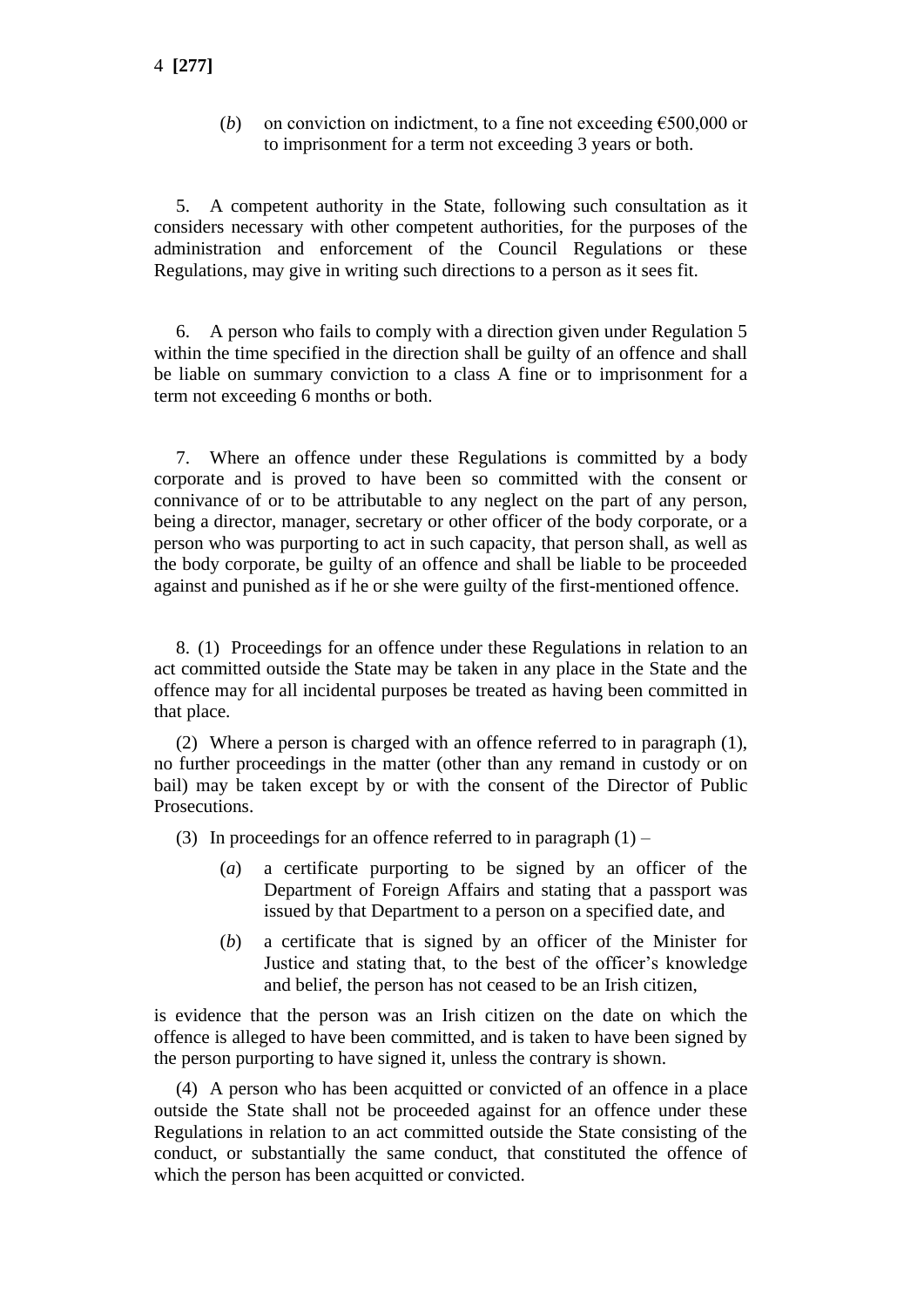9. The European Union (Restrictive Measures concerning Ukraine) (No. 11) Regulations 2022 (S.I. No. 197 of 2022) are revoked.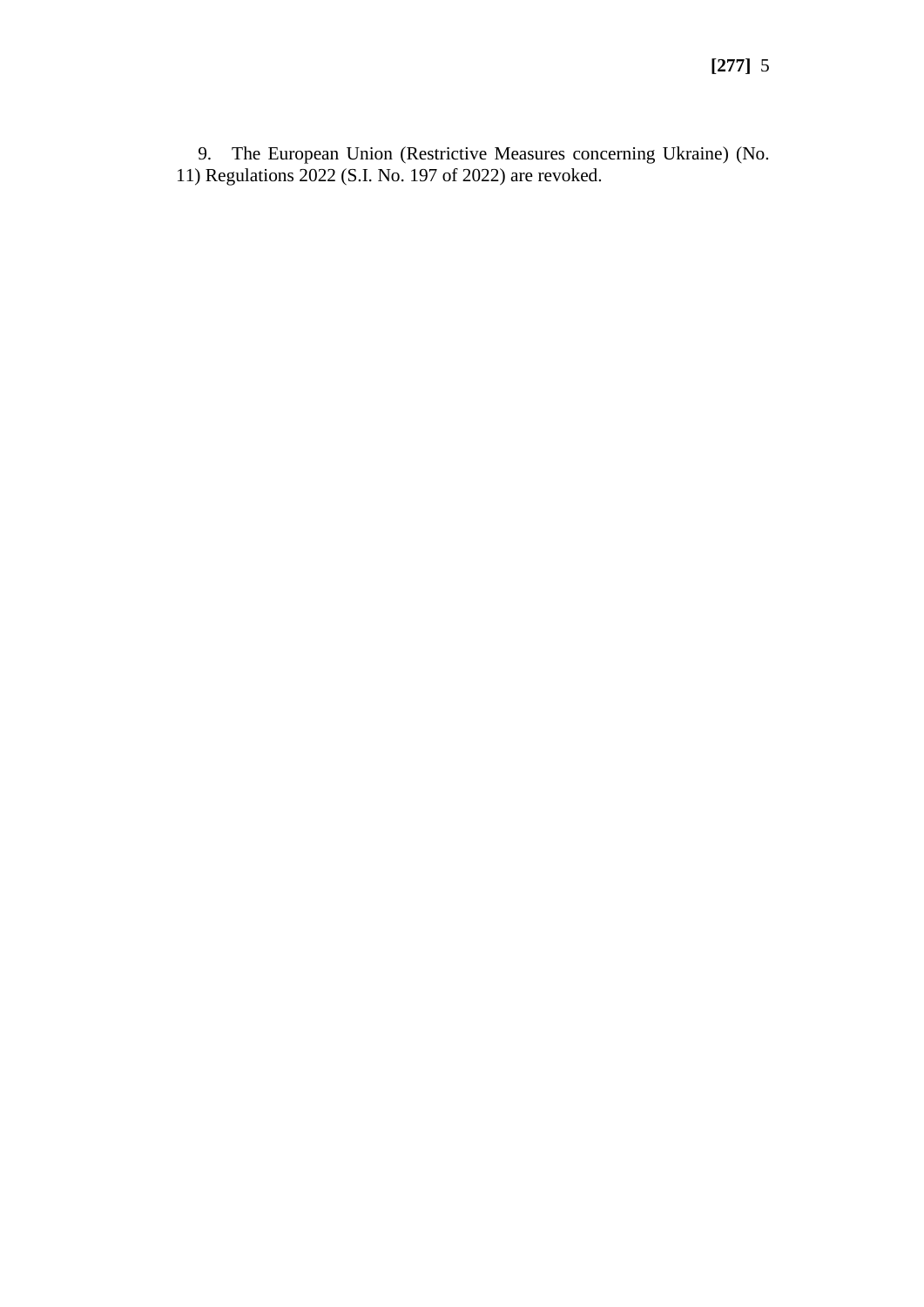### **Schedule 1**

### **Part 1**

### **Council Regulation (EU) No. 208/2014**

- 1. Council Implementing Regulation (EU) No. 381/2014 of 14 April 2014<sup>6</sup>
- 2. Council Regulation (EU)  $2015/138$  of 29 January  $2015<sup>7</sup>$
- 3. Council Implementing Regulation (EU) 2015/357 of 5 March 2015<sup>8</sup>
- 4. Council Implementing Regulation (EU) 2015/869 of 5 June 2015<sup>9</sup>
- 5. Council Implementing Regulation (EU) 2015/1777 of 5 October 2015<sup>10</sup>
- 6. Council Implementing Regulation (EU) 2016/311 of 4 March  $2016^{11}$
- 7. Council Implementing Regulation (EU) 2017/374 of 3 March  $2017^{12}$
- 8. Council Implementing Regulation (EU) 2018/326 of 5 March 2018<sup>13</sup>
- 9. Council Implementing Regulation (EU) 2019/352 of 4 March 2019<sup>14</sup>
- 10. Commission Implementing Regulation (EU) 2019/1163 of 5 July 2019<sup>15</sup>
- 11. Council Implementing Regulation (EU) 2020/370 of 5 March 2020<sup>16</sup>
- 12. Council Implementing Regulation (EU) 2021/391 of 4 March 2021<sup>17</sup>
- 13. Council Implementing Regulation (EU) 2021/2152 of 6 December 2021<sup>18</sup>
- 14. Council Implementing Regulation (EU) 2022/375 of 3 March 2022<sup>19</sup>

## **Part 2**

# **Council Regulation (EU) No. 269/2014**

- 1. Council Implementing Regulation (EU) No. 284/2014 of 21 March 2014<sup>20</sup>
- 2. Council Implementing Regulation (EU) No. 433/2014 of 28 April 2014<sup>21</sup>
- 3. Council Regulation (EU) No.  $476/2014$  of 12 May  $2014^{22}$

- <sup>19</sup> OJ No. L 70, 4.3.2022, p. 1
- <sup>20</sup> OJ No. L 86, 21.3.2014, p. 27
- <sup>21</sup> OJ No. L 126, 29.4.2014, p. 48

<sup>6</sup> OJ No. L 111, 15.4.2014, p. 33

<sup>7</sup> OJ No. L 24, 30.1.2015, p. 1

<sup>8</sup> OJ No. L 62, 6.3.2015, p. 1 <sup>9</sup> OJ No. L 142, 6.6.2015, p. 1

<sup>10</sup> OJ No. L 259, 6.10.2015, p. 3

 $11$  OJ No. L 60, 5.3.2016, p. 1

<sup>12</sup> OJ No. L 58, 4.3.2017, p. 1

<sup>13</sup> OJ No. L 63, 6.3.2018, p. 5

<sup>14</sup> OJ No. L 64, 5.3.2019, p. 1

<sup>15</sup> OJ No. L 182, 8.7.2019, p. 33

<sup>16</sup> OJ No. L 71, 6.3.2020, p. 1

<sup>17</sup> OJ No. L 77, 5.3.2021, p. 2

<sup>18</sup> OJ No. L 436, 7.12.2021, p. 7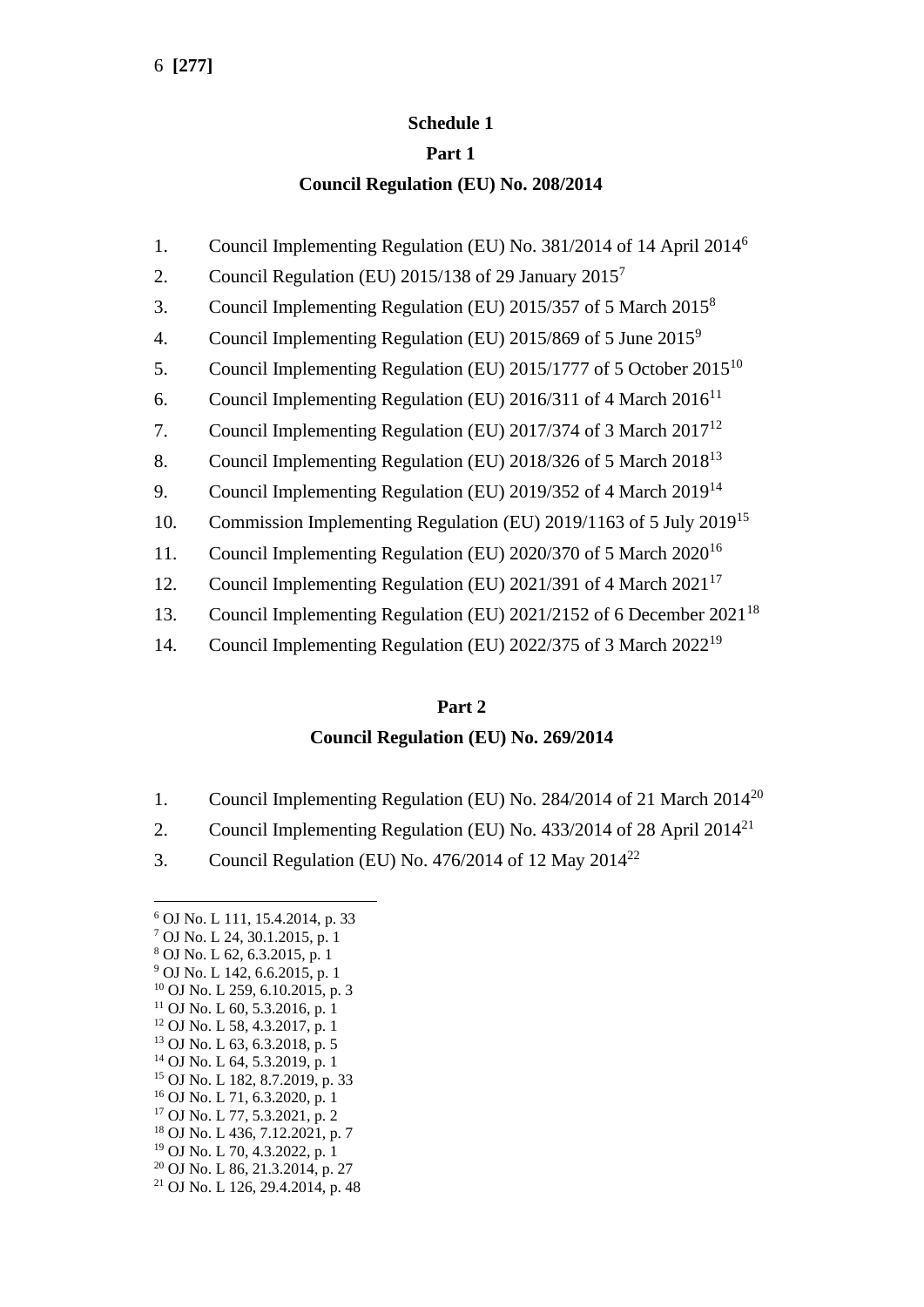- 4. Council Implementing Regulation (EU) No. 477/2014 of 12 May  $2014^{23}$
- 5. Council Implementing Regulation (EU) No. 577/2014 of 28 May 2014<sup>24</sup>
- 6. Council Implementing Regulation (EU) No.  $753/2014$  of 11 July  $2014^{25}$
- 7. Council Regulation (EU) No. 783/2014 of 18 July  $2014^{26}$
- 8. Council Implementing Regulation (EU) No. 810/2014 of 25 July 2014<sup>27</sup>
- 9. Council Regulation (EU) No. 811/2014 of 25 July 2014<sup>28</sup>
- 10. Council Implementing Regulation (EU) No. 826/2014 of 30 July 2014<sup>29</sup>
- 11. Council Regulation (EU) No. 959/2014 of 8 September 2014<sup>30</sup>
- 12. Council Implementing Regulation (EU) No. 961/2014 of 8 September  $2014^{31}$
- 13. Council Implementing Regulation (EU) No. 1225/2014 of 17 November 2014<sup>32</sup>
- 14. Council Implementing Regulation (EU) No. 1270/2014 of 28 November 2014<sup>33</sup>
- 15. Council Implementing Regulation (EU) 2015/240 of 9 February 2015<sup>34</sup>
- 16. Council Implementing Regulation (EU) 2015/427 of 13 March 2015<sup>35</sup>
- 17. Council Implementing Regulation (EU) 2015/1514 of 14 September 2015<sup>36</sup>
- 18. Council Implementing Regulation (EU) 2016/353 of 10 March 2016<sup>37</sup>
- 19. Council Implementing Regulation (EU) 2016/1661 of 15 September  $2016^{38}$
- 20. Council Implementing Regulation (EU) 2016/1955 of 8 November 2016<sup>39</sup>
- 21. Council Implementing Regulation (EU) 2017/437 of 13 March  $2017^{40}$
- 22. Council Implementing Regulation (EU) 2017/1374 of 25 July 2017<sup>41</sup>

<sup>22</sup> OJ No. L 137, 12.5.2014, p. 1 <sup>23</sup> OJ No. L 137, 12.5.2014, p. 3 <sup>24</sup> OJ No. L 160, 29.5.2014, p. 7 <sup>25</sup> OJ No. L 205, 12.7.2014, p. 7 <sup>26</sup> OJ No. L 214, 19.7.2014, p. 2 <sup>27</sup> OJ No. L 221, 25.7.2014, p. 1 <sup>28</sup> OJ No. L 221, 25.7.2014, p. 11 <sup>29</sup> OJ No. L 226, 30.7.2014, p. 16 <sup>30</sup> OJ No. L 271, 12.9.2014, p. 1 <sup>31</sup> OJ No. L 271, 12.9.2014, p. 8 <sup>32</sup> OJ No. L 331, 18.11.2014, p. 1 <sup>33</sup> OJ No. L 344, 29.11.2014, p. 5 <sup>34</sup> OJ No. L 40, 16.2.2015, p. 7 <sup>35</sup> OJ No. L 70, 14.3.2015, p. 1 <sup>36</sup> OJ No. L 239, 15.9.2015, p. 30 <sup>37</sup> OJ No. L 67, 12.3.2016, p. 1 <sup>38</sup> OJ No. L 249, 16.9.2016, p. 1 <sup>39</sup> OJ No. L 301, 9.11.2016, p. 1 <sup>40</sup> OJ No. L 67, 14.3.2017, p. 34 <sup>41</sup> OJ No. L 194, 26.7.2017, p. 1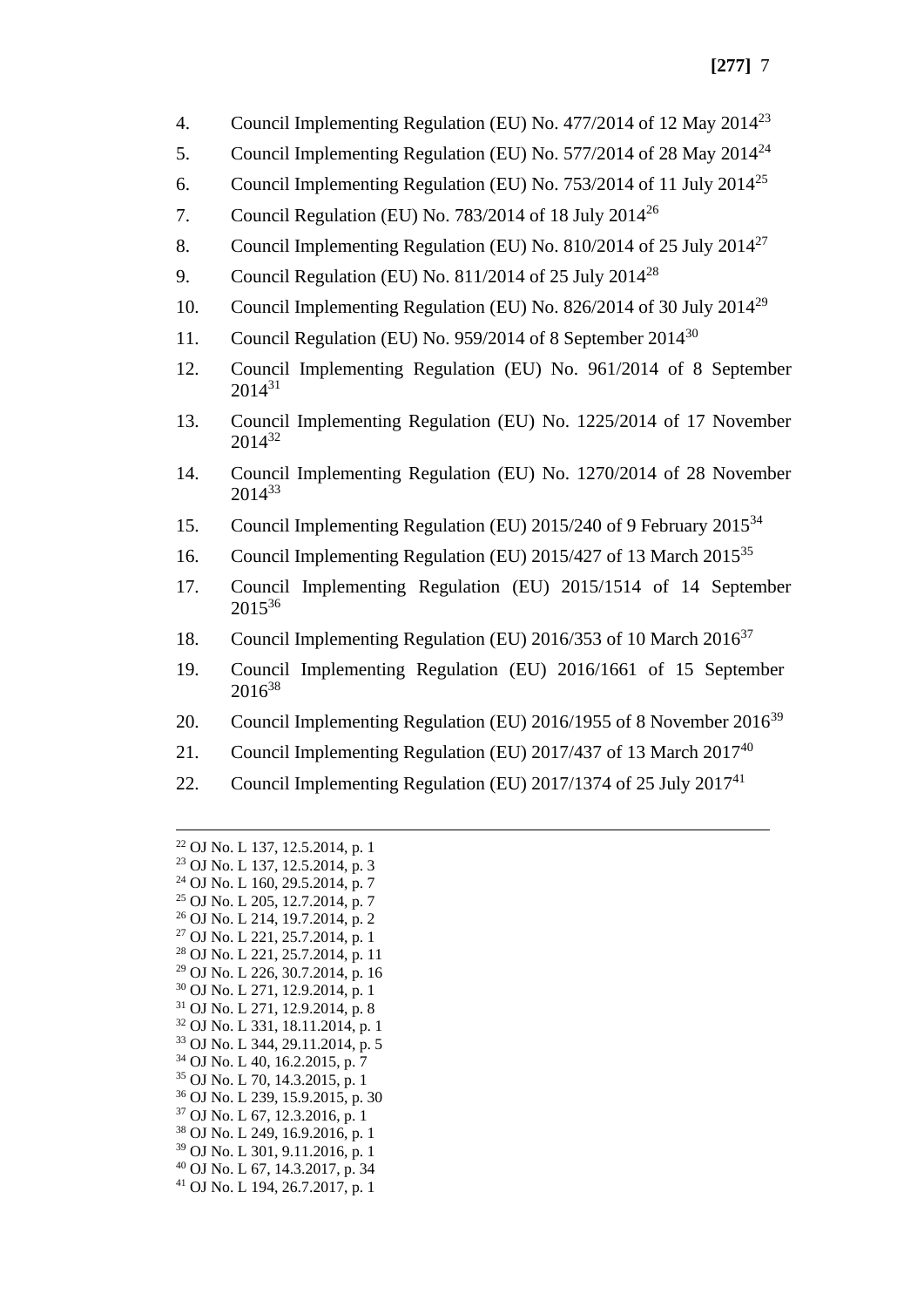- 23. Council Implementing Regulation (EU) 2017/1417 of 4 August  $2017^{42}$
- 24. Council Implementing Regulation (EU) 2017/1547 of 14 September  $2017^{43}$
- 25. Council Implementing Regulation (EU) 2017/1549 of 14 September 2017<sup>44</sup>
- 26. Council Implementing Regulation (EU) 2017/2153 of 20 November 2017<sup>45</sup>
- 27. Council Implementing Regulation (EU) 2018/388 of 12 March 2018<sup>46</sup>
- 28. Council Implementing Regulation (EU) 2018/705 of 14 May 2018<sup>47</sup>
- 29. Council Implementing Regulation (EU) 2018/1072 of 30 July 2018<sup>48</sup>
- 30. Council Implementing Regulation (EU) 2018/1230 of 12 September 2018<sup>49</sup>
- 31. Council Implementing Regulation (EU) 2018/1929 of 10 December 2018<sup>50</sup>
- 32. Council Implementing Regulation (EU) 2019/92 of 21 January 2019<sup>51</sup>
- 33. Council Implementing Regulation (EU) 2019/408 of 14 March 2019<sup>52</sup>
- 34. Council Implementing Regulation (EU) 2019/409 of 14 March 2019<sup>53</sup>
- 35. Commission Implementing Regulation (EU) 2019/1163 of 5 July 2019<sup>54</sup>
- 36. Council Implementing Regulation (EU) 2019/1403 of 12 September 2019<sup>55</sup>
- 37. Council Implementing Regulation (EU) 2020/119 of 28 January 2020<sup>56</sup>
- 38. Council Implementing Regulation (EU) 2020/398 of 13 March 2020<sup>57</sup>
- 39. Council Implementing Regulation (EU) 2020/1267 of 10 September 2020<sup>58</sup>
- 40. Council Implementing Regulation (EU) 2020/1367 of 1 October 2020<sup>59</sup>
- 41. Council Implementing Regulation (EU)  $2021/446$  of 12 March  $2021^{60}$

- <sup>45</sup> OJ No. L 304, 21.11.2017, p. 3 <sup>46</sup> OJ No. L 69, 13.3.2018, p. 11
- <sup>47</sup> OJ No. L 118I, 14.5.2018, p. 1

<sup>49</sup> OJ No. L 231, 14.9.2018, p. 1

- <sup>54</sup> OJ No. L 182, 8.7.2019, p. 33 <sup>55</sup> OJ No. L 236, 13.9.2019, p. 1
- <sup>56</sup> OJ No. L 22I , 28.1.2020, p. 1
- <sup>57</sup> OJ No. L 78, 13.3.2020, p. 1
- <sup>58</sup> OJ No. L 298, 11.9.2020, p. 1
- <sup>59</sup> OJ No. L 318, 1.10.2020, p. 1

<sup>42</sup> OJ No. L 203, 4.8.2017, p. 1

<sup>43</sup> OJ No. L 237, 15.9.2017, p. 37

<sup>44</sup> OJ No. L 237, 15.9.2017, p. 44

<sup>48</sup> OJ No. L 194, 31.7.2018, p. 27

<sup>50</sup> OJ No. L 313 I, 10.12.2018, p. 1

<sup>51</sup> OJ No. L 19, 22.1.2019, p. 1

<sup>52</sup> OJ No. L 73, 15.3.2019, p. 9

<sup>53</sup> OJ No. L 73, 15.3.2019, p. 16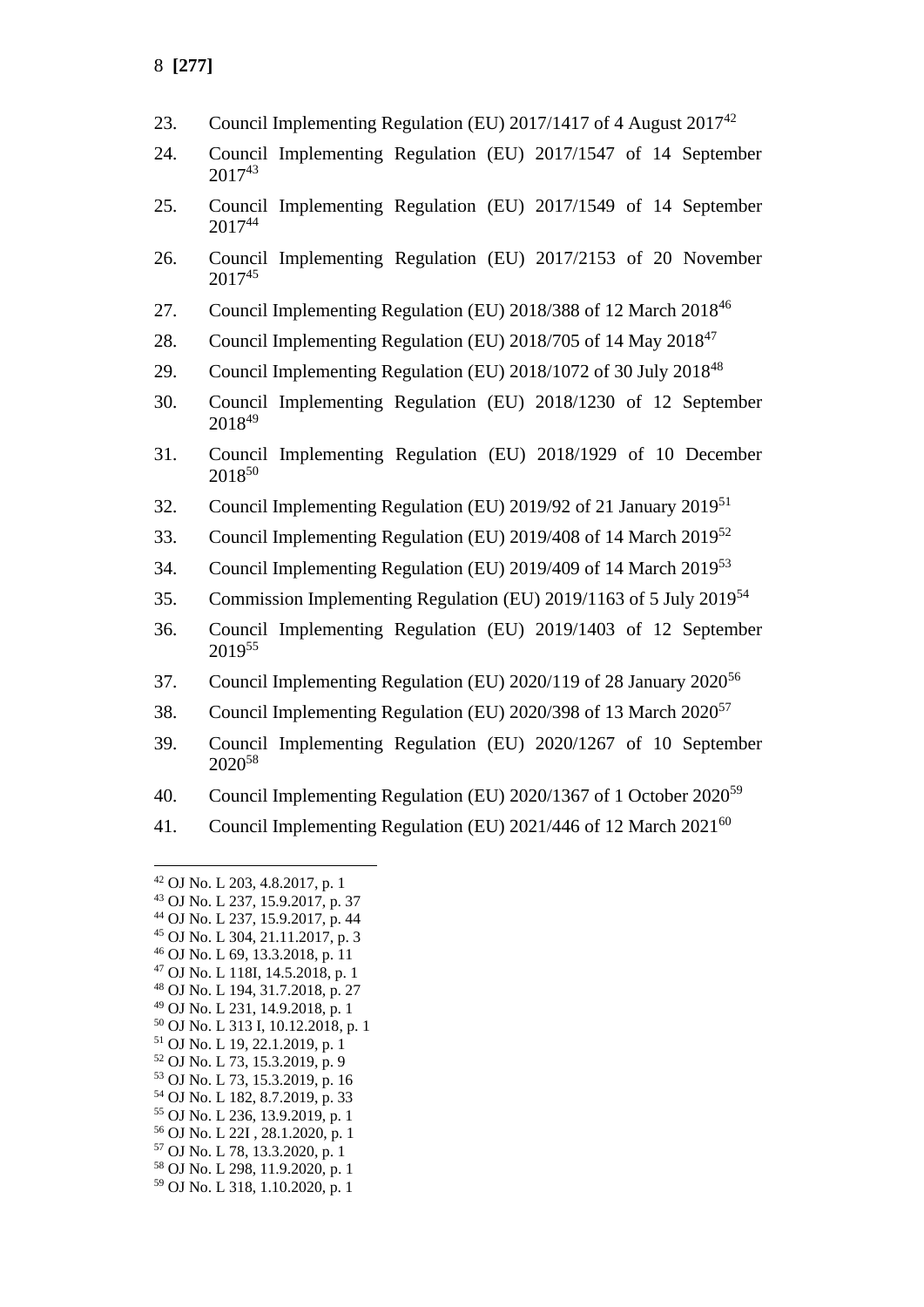- 42. Council Implementing Regulation (EU) 2021/1464 of 10 September 2021<sup>61</sup>
- 43. Council Implementing Regulation (EU) 2021/1791 of 11 October 2021<sup>62</sup>
- 44. Council Implementing Regulation (EU) 2021/2193 of 13 December 2021<sup>63</sup>
- 45. Council Implementing Regulation (EU) 2022/236 of 21 February 2022<sup>64</sup>
- 46. Council Regulation (EU) 2022/259 of 23 February 2022<sup>65</sup>
- 47. Council Implementing Regulation (EU) 2022/260 of 23 February 2022<sup>66</sup>
- 48. Council Implementing Regulation (EU) 2022/261 of 23 February 2022<sup>67</sup>
- 49. Council Regulation (EU) 2022/330 of 25 February 2022<sup>68</sup>
- 50. Council Implementing Regulation (EU) 2022/332 of 25 February 2022<sup>69</sup>
- 51. Council Implementing Regulation (EU) 2022/336 of 28 February 2022<sup>70</sup>
- 52. Council Implementing Regulation (EU) 2022/353 of 2 March 2022<sup>71</sup>
- 53. Council Implementing Regulation (EU) 2022/396 of 9 March 2022<sup>72</sup>
- 54. Council Implementing Regulation (EU) 2022/408 of 10 March 2022<sup>73</sup>
- 55. Council Implementing Regulation (EU) 2022/427 of 15 March 2022<sup>74</sup>
- 56. Council Regulation (EU) 2022/580 of 8 April 2022<sup>75</sup>
- 57. Council Implementing Regulation (EU) 2022/581 of 8 April 2022<sup>76</sup>
- 58. Council Regulation (EU) 2022/625 of 13 April 2022<sup>77</sup>
- 59. Council Implementing Regulation (EU) 2022/658 of 21 April 2022<sup>78</sup>
- 60. Council Implementing Regulation (EU) 2022/878 of 3 June 2022<sup>79</sup>
- 61. Council Regulation (EU) 2022/880 of 3 June 2022<sup>80</sup>

 OJ No. L 87, 15.3.2021, p. 19 OJ No. L 321, 13.9.2021, p. 1 OJ No. L 359 I, 11.10.2021, p. 1 OJ No. L 445 I, 13.12.2021, p. 4 OJ No. L 40 , 21.2.2022, p. 3 OJ No. L 42 I , 23.2.2022, p. 1 OJ No. L 42 I , 23.2.2022, p. 3 OJ No. L 42 I , 23.2.2022, p. 15 OJ No. L 51 , 25.2.2022, p. 1 OJ No. L 53 , 25.2.2022, p. 1 OJ No. L 58 , 28.2.2022, p. 1 OJ No. L 66 , 2.3.2022, p. 1 OJ No. L 80 , 9.3.2022, p. 1 OJ No. L 84 , 11.3.2022, p. 2 OJ No. L 87 I , 15.3.2022, p. 1 OJ No. L 110 , 8.4.2022, p. 1 OJ No. L 110 , 8.4.2022, p. 3 OJ No. L 116, 13.04.2022, p. 1 OJ No. L 120 , 21.4.2022, p. 1 OJ No. L153 , 3.6.2022, p.15 OJ No. L153 , 3.6.2022, p.75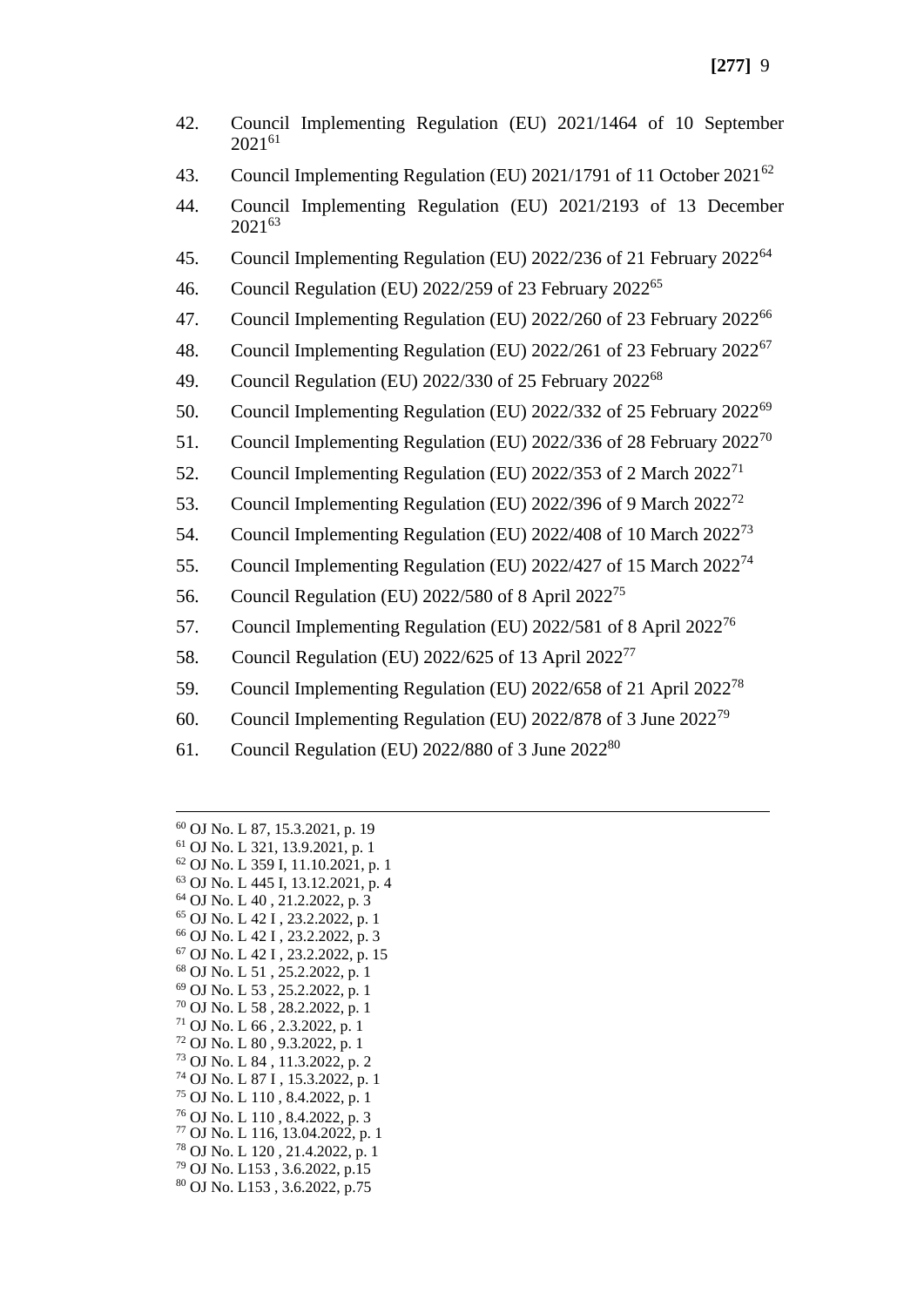# **Part 3 Council Regulation (EU) No. 692/2014**

- 1. Council Regulation (EU) No.  $825/2014$  of 30 July  $2014^{81}$
- 2. Council Regulation (EU) No. 1351/2014 of 18 December 2014<sup>82</sup>

### **Part 4**

## **Council Regulation (EU) No. 833/2014**

- 1. Council Regulation (EU) No. 960/2014 of 8 September 2014<sup>83</sup>
- 2. Council Regulation (EU) No. 1290/2014 of 4 December 2014<sup>84</sup>
- 3. Council Regulation (EU) 2015/1797 of 7 October 2015<sup>85</sup>
- 4. Council Regulation (EU) 2017/2212 of 30 November 2017<sup>86</sup>
- 5. Commission Implementing Regulation (EU) 2019/1163 of 5 July 2019<sup>87</sup>
- 6. Council Regulation (EU) 2022/262 of 23 February 2022 88
- 7. Council Regulation (EU) 2022/328 of 25 February 2022<sup>89</sup>
- 8. Council Regulation (EU) 2022/334 of 28 February 2022<sup>90</sup>
- 9. Council Regulation (EU) 2022/345 of 1 March 2022<sup>91</sup>
- 10. Council Regulation (EU) 2022/350 of 1 March 2022<sup>92</sup>
- 11. Council Regulation (EU) 2022/394 of 9 March  $2022^{93}$
- 12. Council Regulation (EU) 2022/428 of 15 March 2022<sup>94</sup>
- 13. Council Regulation (EU) 2022/576 of 8 April 2022<sup>95</sup>
- 14. Council Regulation (EU) 2022/879 of 3 June 2022<sup>96</sup>

- <sup>83</sup> OJ No. L 271, 12.9.2014, p. 3 <sup>84</sup> OJ No. L 349, 5.12.2014, p. 20
- <sup>85</sup> OJ No. L 263, 8.10.2015, p. 10
- <sup>86</sup> OJ No. L 316, 1.12.2017, p. 15
- <sup>87</sup> OJ No. L 182, 8.7.2019, p. 33
- <sup>88</sup> OJ No. L 42 I, 23.2.2022, p. 74
- <sup>89</sup> OJ No. L 49 , 25.2.2022, p. 1
- <sup>90</sup> OJ No. L 57 , 28.2.2022, p. 1
- <sup>91</sup> OJ No. L 63 , 2.3.2022, p. 1
- <sup>92</sup> OJ No. L 65 , 2.3.2022, p. 1
- <sup>93</sup> OJ No. L 81 , 9.3.2022, p. 1 <sup>94</sup> OJ No. L 87 I , 15.3.2022, p. 13
- <sup>95</sup> OJ No. L 111 , 8.4.2022, p. 1
- <sup>96</sup> OJ No. L 153 , 3.6.2022, p.53

<sup>81</sup> OJ No. L 226, 30.7.2014, p. 2

<sup>82</sup> OJ No. L 365, 19.12.2014, p. 46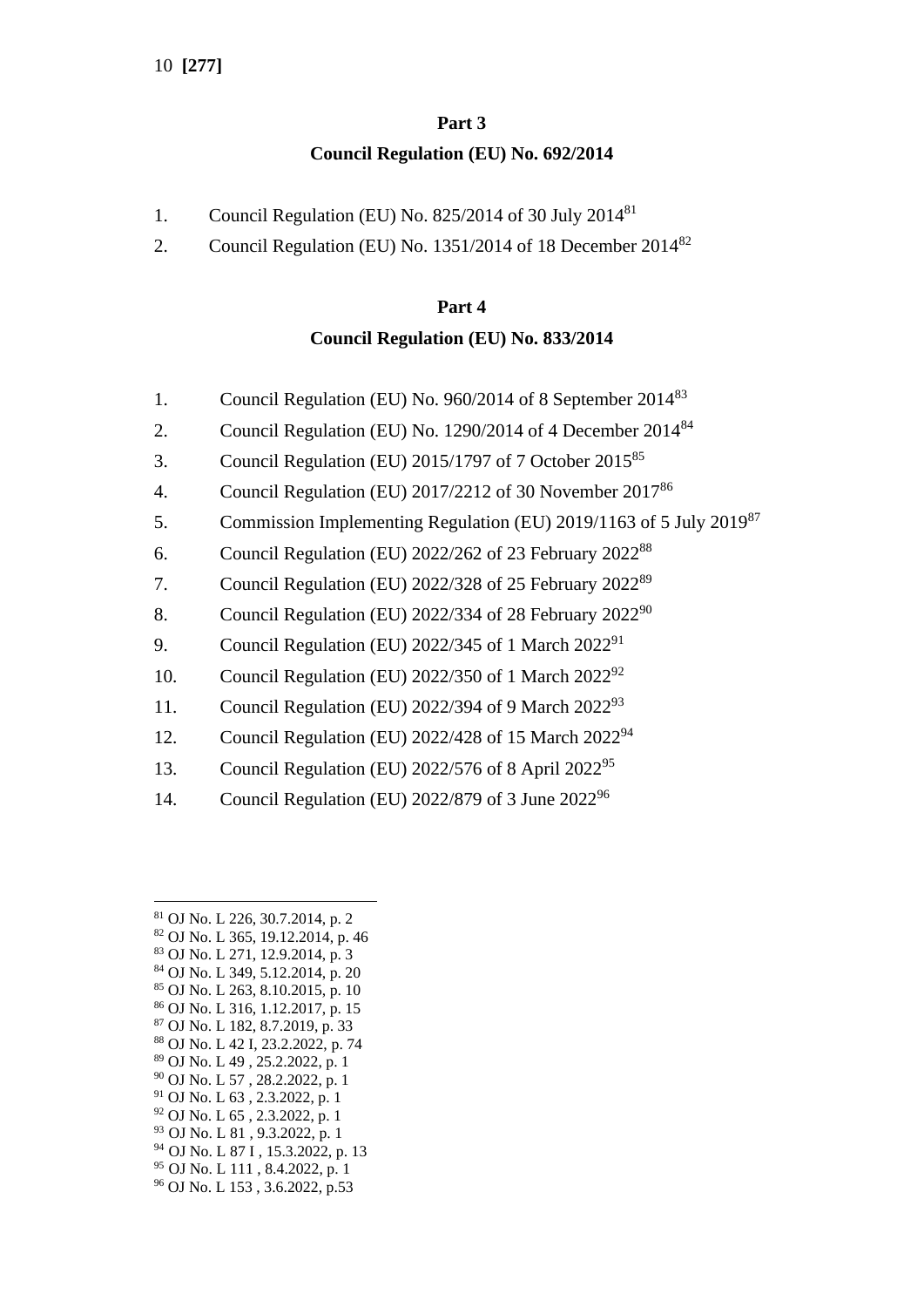# **Part 5 Council Regulation (EU) 2022/263**

1. Council Regulation (EU) 2022/626 of 13 April 2022<sup>97</sup>

<sup>97</sup> OJ No. L 116, 13.04.2022, p. 3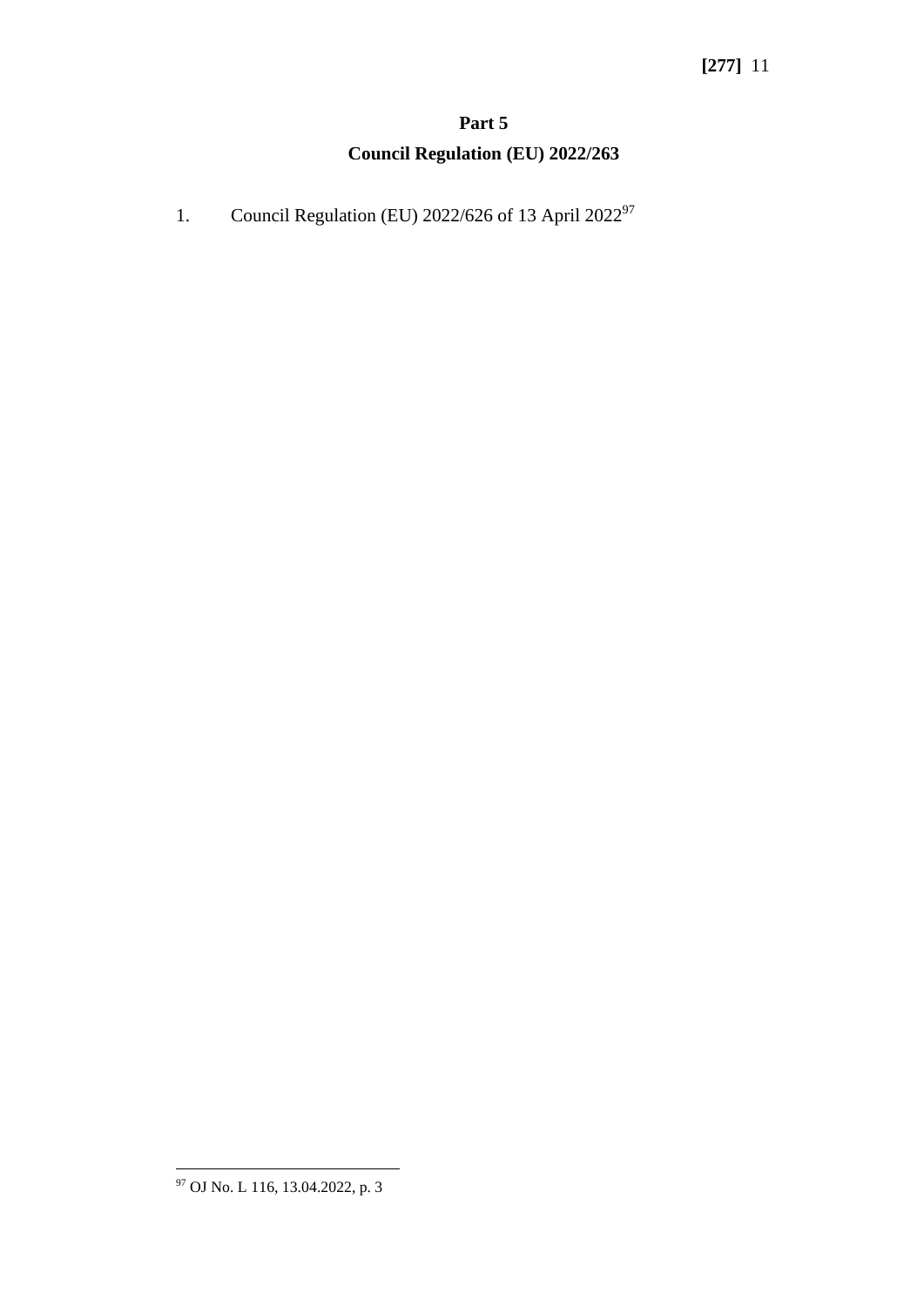#### **Schedule 2**

#### **Part 1**

1. Contravention of provision of Council Regulation (EU) No. 208/2014 Article 2 Article 7(1) Article 8 (1) Article 9

2. Contravention of provision of Council Regulation (EU) No. 269/2014 Article 2 Article 7(1) Article 8 (1) Article 9

3. Contravention of provision of Council Regulation (EU) No. 692/2014 Article 2 Article 2a (1) Article 2b (1) and (2) Article 2c (1), (2) and (3) Article 2d (1), (2), (3) and (4) Article 4

4. Contravention of provision of Council Regulation (EU) No. 833/2014 Article 2 (1), (2) and (3) Article 2a (1), (2) and (3) Article 2c (1) Article 2e (1) and (3) Article  $2f(1)$  and  $(3)$ Article 3 Article 3a (1) Article 3b (1) and (2) Article 3c (1), (2), (3) and (4) Article 3d (1) Article 3ea (1) Article 3f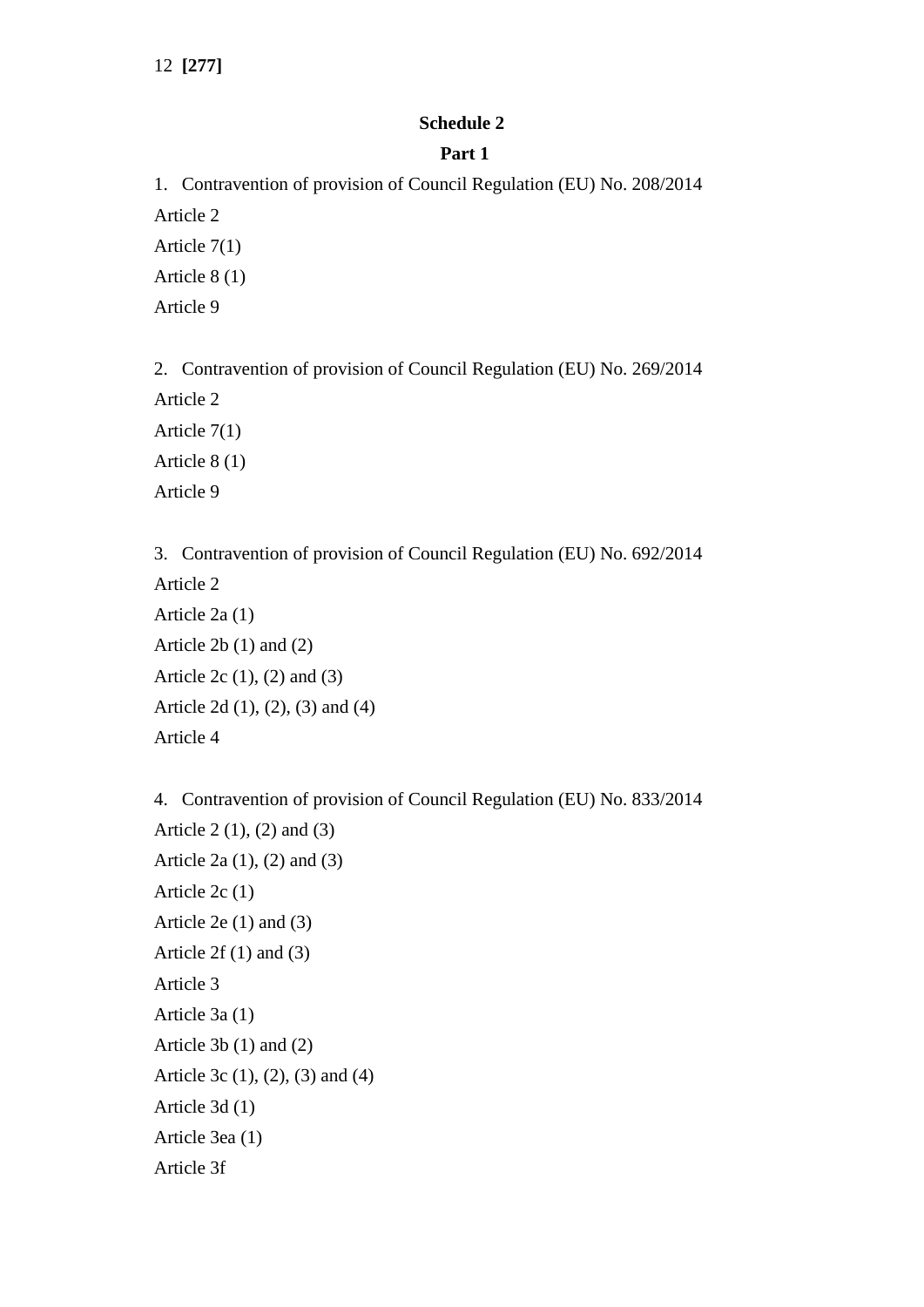Article 3g Article 3h Article 3i (1) and (2) Article 3j (1) and (2) Article 3k (1) and (2) Article 3l (1) Article 3m (1), (2), (7) and (8) Article 3n (1) Article 4 (1), (2b) and (3) Article 5 (1), (2), (3), (4), (5) and (6) Article 5a (1), (2) and (4) Article 5aa (1) Article 5b (1) and (2) Article 5e (1) Article 5f (1) Article 5g (1) Article 5h (1) Article 5i (1) Article 5j Article 5k (1) Article 5l (1) Article 5m (1) and (2) Article 5n (1) Article 12

5. Contravention of provision of Council Regulation (EU) 2022/263 Article 2 (1) Article 3 (1) Article 4 (1) and (2) Article  $5(1)$  and  $(3)$ Article 6 (1) Article 8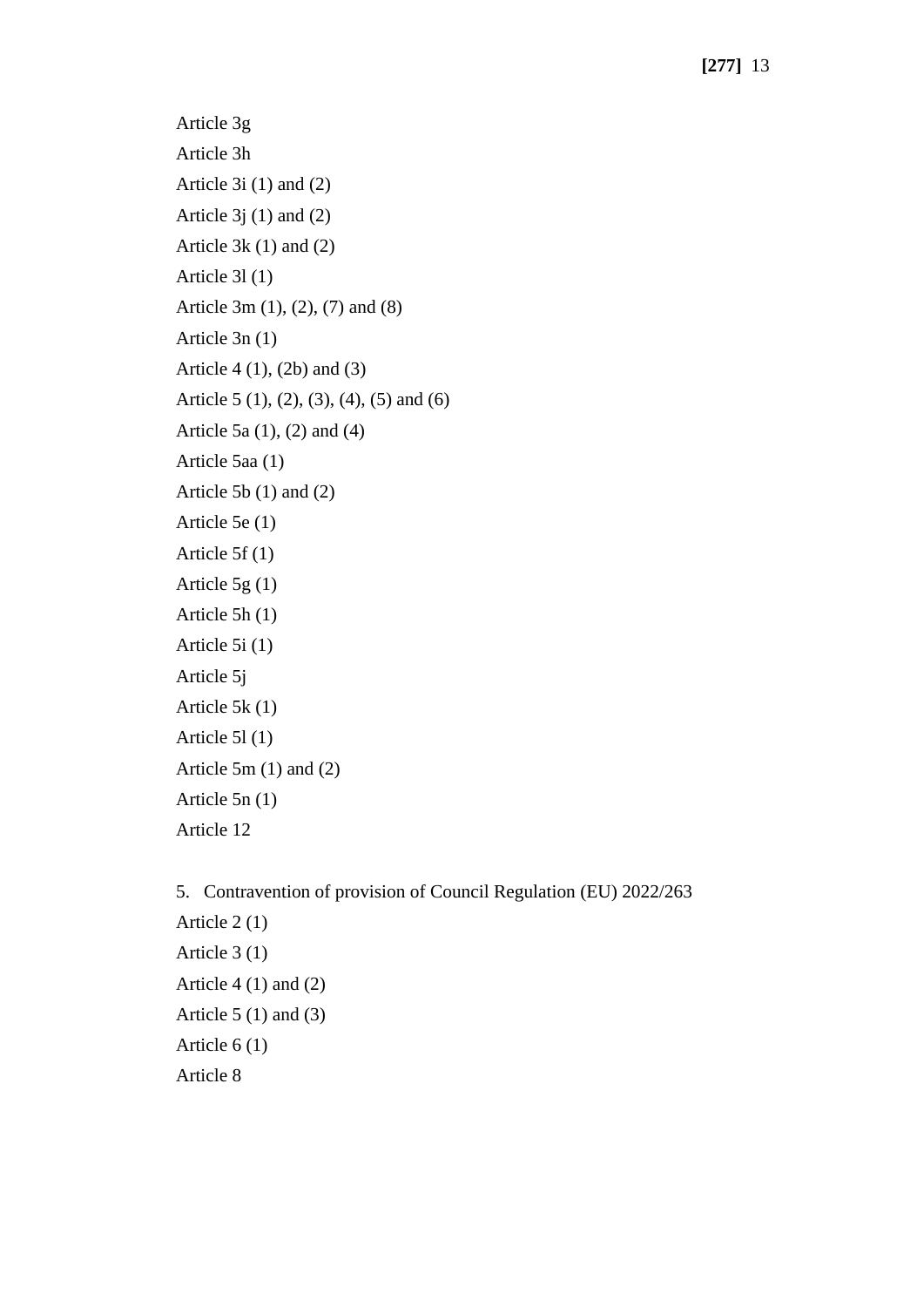#### **Part 2**

1. Authorisation under provision of Council Regulation (EU) No. 208/2014 Article 4 Article 5

Article 6

2. Authorisation under provision of Council Regulation (EU) No. 269/2014

Article 2a Article 4 Article 5 (1) Article 6 (1) Article 6a

Article 6b

3. Authorisation under provision of Council Regulation (EU) No. 692/2014 Article 2e

4. Authorisation under provision of Council Regulation (EU) No. 833/2014 Article  $2(4)$  and  $(5)$ Article 2a (4) and (5) Article 2b (1) Article 2e (4) Article 3 Article 3a (2) Article 3b (4) Article 3c (6) Article 3d (3) Article 3ea (5) Article 3f (4) Article 3h (4) Article 3k (5) Article 3l (4) Article 3m (4), (5) and (6) Article 4 Article 5a (5)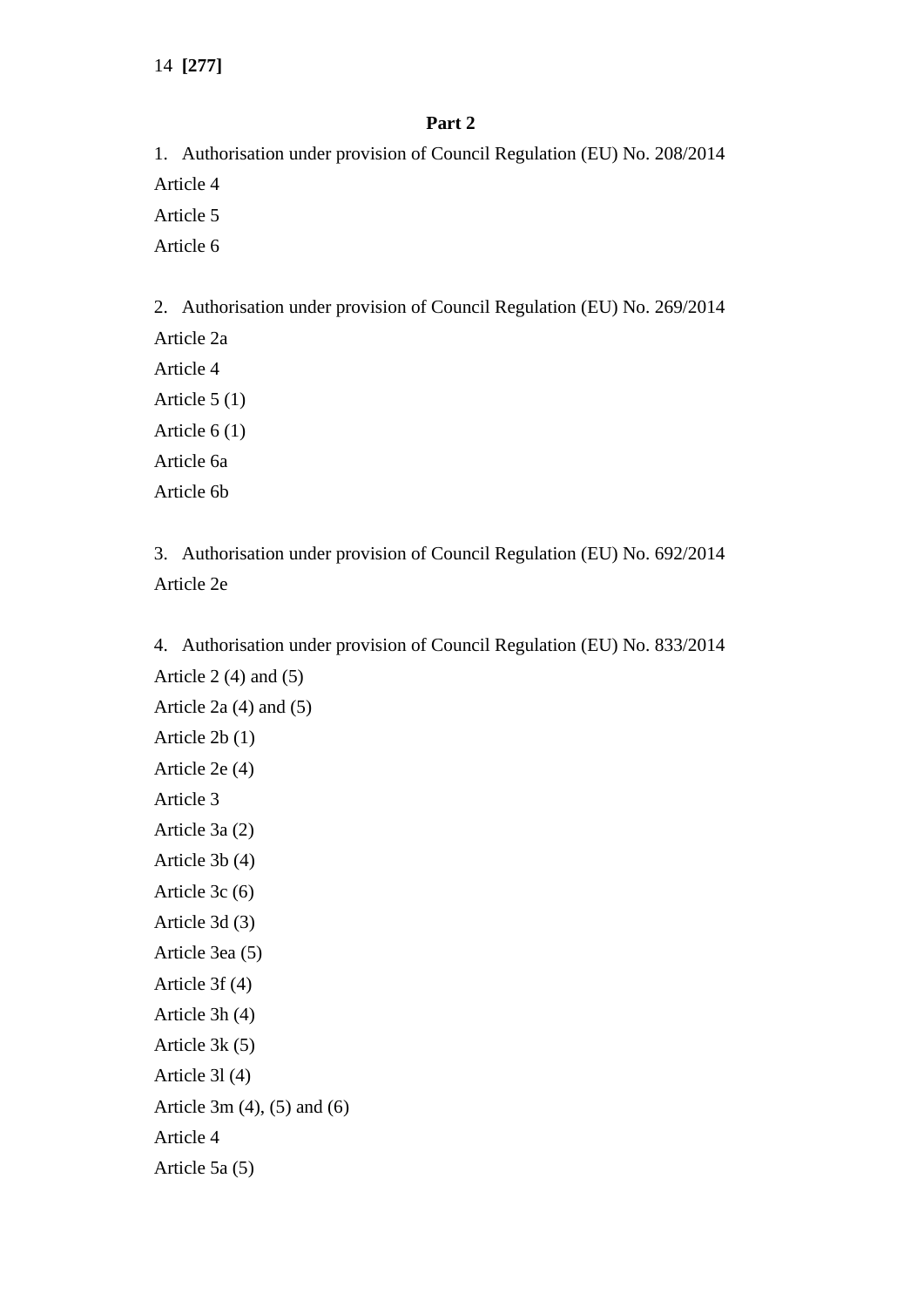Article 5c (1) Article 5d (1) Article 5k (2) Article 5m (5) and (6) Article 5n (5)

5. Authorisation under provision of Council Regulation (EU) 2022/263 Article 4a Article 5a Article 7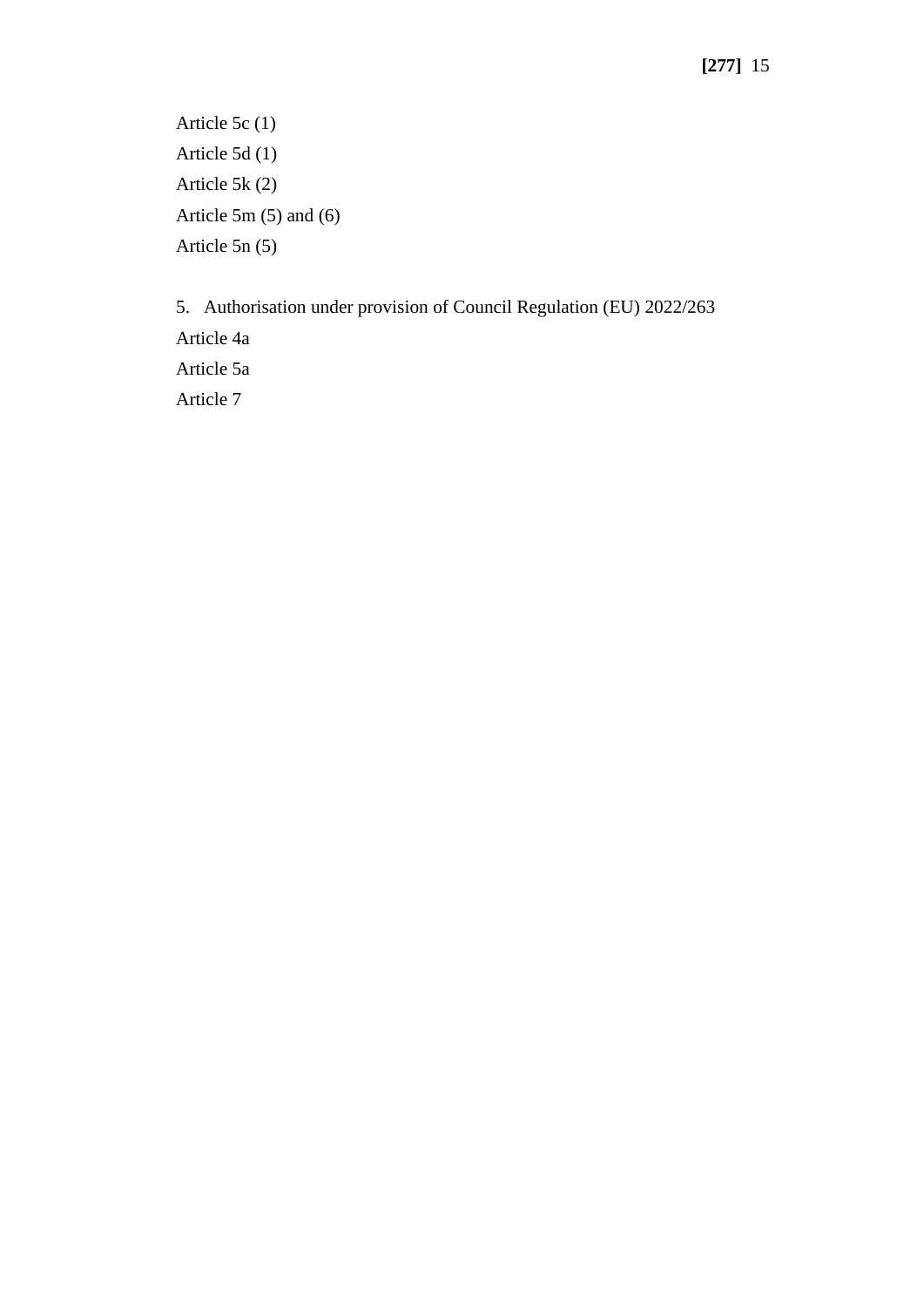

GIVEN under my Official Seal, 3 June, 2022.

PASCHAL DONOHOE, Minister for Finance.